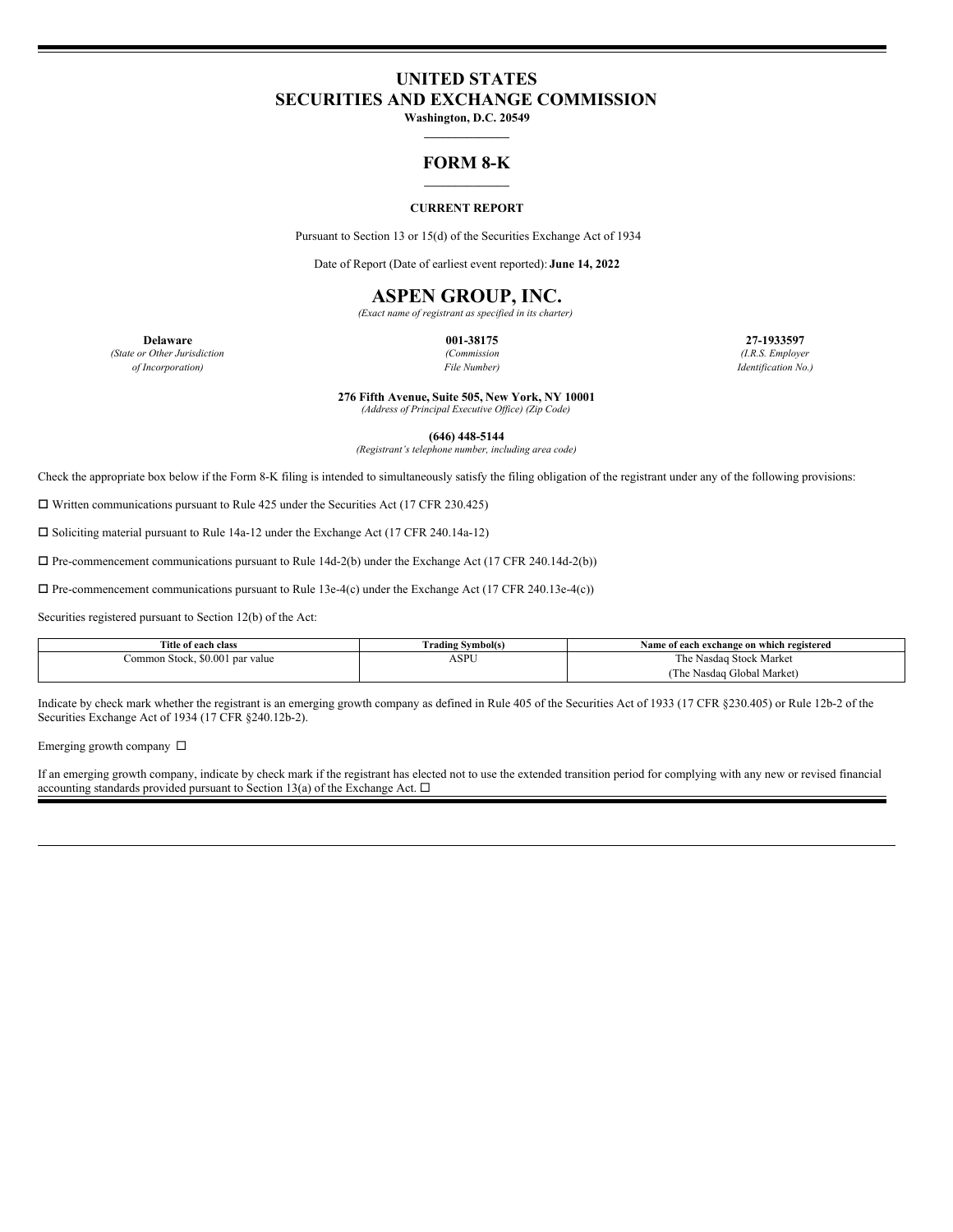## Item 3.01 Notice of Delisting or Failure to Satisfy a Continued Listing Rule or Standard; Transfer of Listing.

On June 14, 2022, Aspen Group, Inc. (the "Company") received a letter from Nasdaq Stock Market LLC ("Nasdaq") notifying the Company of its compliance with Nasdaq Listing Rule 5450(a)(1) (the "Rule") by maintaining a minimum bid price for its common stock of at least \$1.00 for the last 10 consecutive business days, from May 27, 2022 to June 10, 2022. Accordingly, the Company has regained compliance with the Rule and the matter is now closed.

#### **Item 9.01 Financial Statements and Exhibits.**

#### **(d) Exhibits**

| $\nabla$ xhibit |                                                                                              |      | <sup>,</sup> Reference<br>ornorated by | ----<br>Viled or Furnished |          |
|-----------------|----------------------------------------------------------------------------------------------|------|----------------------------------------|----------------------------|----------|
|                 | <b>Exhibit Description</b>                                                                   | Form | Date                                   | lumber                     | Herewith |
| 104             | a File (embedded within the Inline XBRL<br>Data.<br>document<br>Interactive<br>Cover<br>Page |      |                                        |                            |          |